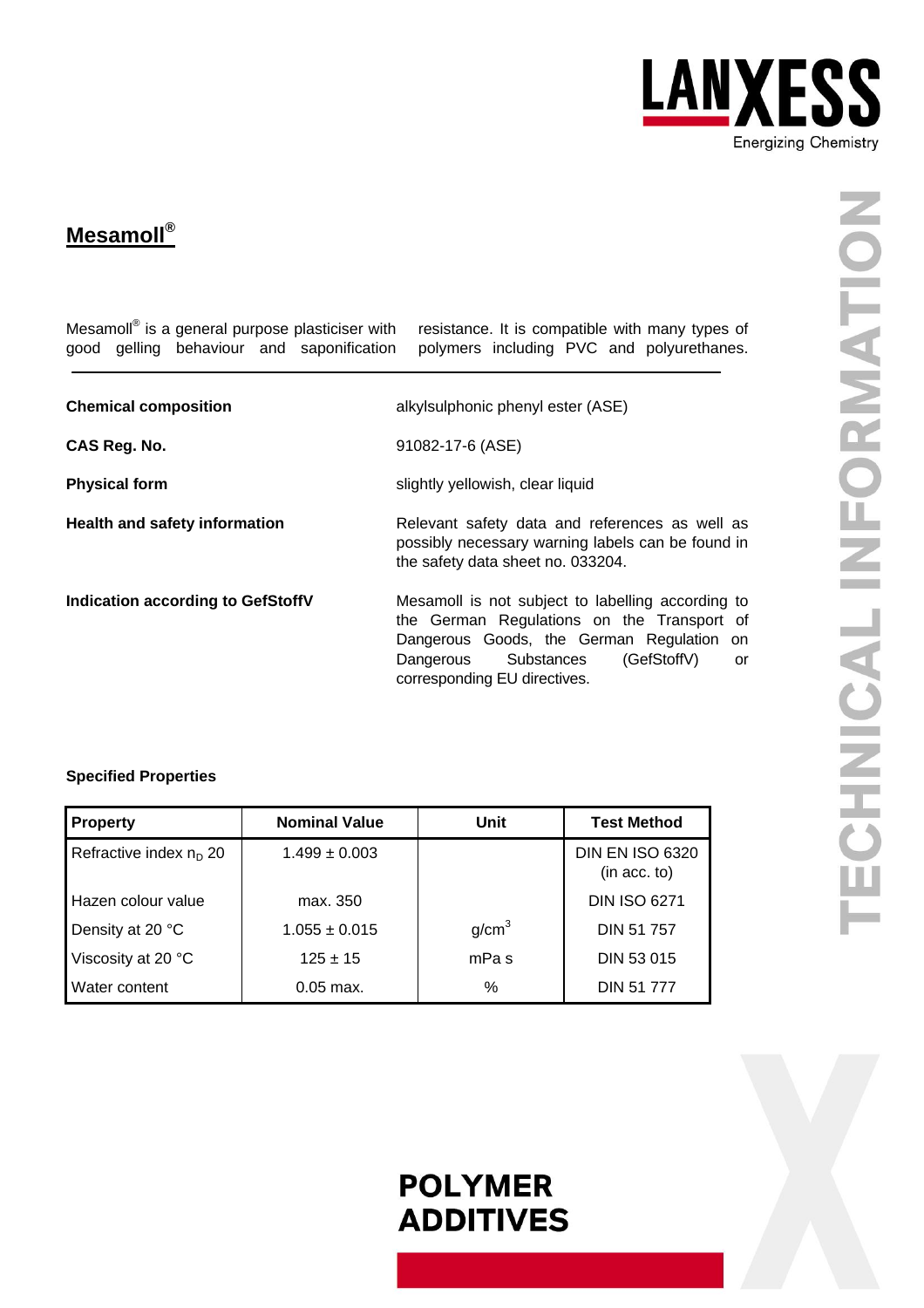

#### **Additional Information**

| <b>Property</b>                | <b>Typical Value</b>                    | Unit     | <b>Test Method</b>                     |
|--------------------------------|-----------------------------------------|----------|----------------------------------------|
| Saponification number          | only partial<br>saponification possible | mg KOH/g | <b>DIN 53 401</b>                      |
| Pour point                     | approx. -32                             | °C       | ISO 3016                               |
| Flash point (open cup)         | approx. 225                             | °C       | <b>ISO 2592</b>                        |
| <b>Dissolution temperature</b> | approx. 116                             | °C       | <b>DIN 53 408</b><br>(method based on) |

#### **Storage**

Mesamoll should be kept in its tightly sealed original container in a dry place. If stored properly, the product is stable for 2 years.

During storage, Mesamoll should not come into contact with iron for prolonged periods since this may cause discoloration.

The materials recommended for transport and storage containers are: aluminium; stainless steel (V4A or V2A); iron at temperatures above 120°C containers with an oil-resistant coating such as DD Coating (Desmodur, Desmophen); tanks in uncoated polyester or, preferably, with an impervious DD coating.

As sealants material should be used which are resistent to Mesamoll as Viton<sup>®</sup>, Teflon<sup>®</sup> or Centellen®

To ensure that Mesamoll can be easily pumped from outdoor tanks even at low temperatures, tanks should be well insulated and/or the plasticiser heated slightly if necessary. Warm water has proved to be a suitable heating medium. Heating coils should be made of aluminium or, if necessary, of stainless steel (V4A).

#### **Solubility**

Soluble in all common solvents but insoluble in water.

#### **Packaging**

Road tankers 1000 kg PE-containers 220 kg metal drums

**These raw material properties are typical properties and, unless specifically indicated otherwise, are not to be considered as delivery specification.** 

#### **Instructions and recommendations for use**

Density, viscosity and vapour pressure are important variables determining storage,

the design of the storage tanks and the dimensions of pipelines and delivery pumps etc.

The graphs in Figures 1 to 3 show these data for Mesamoll.

## **POLYMER ADDITIVES**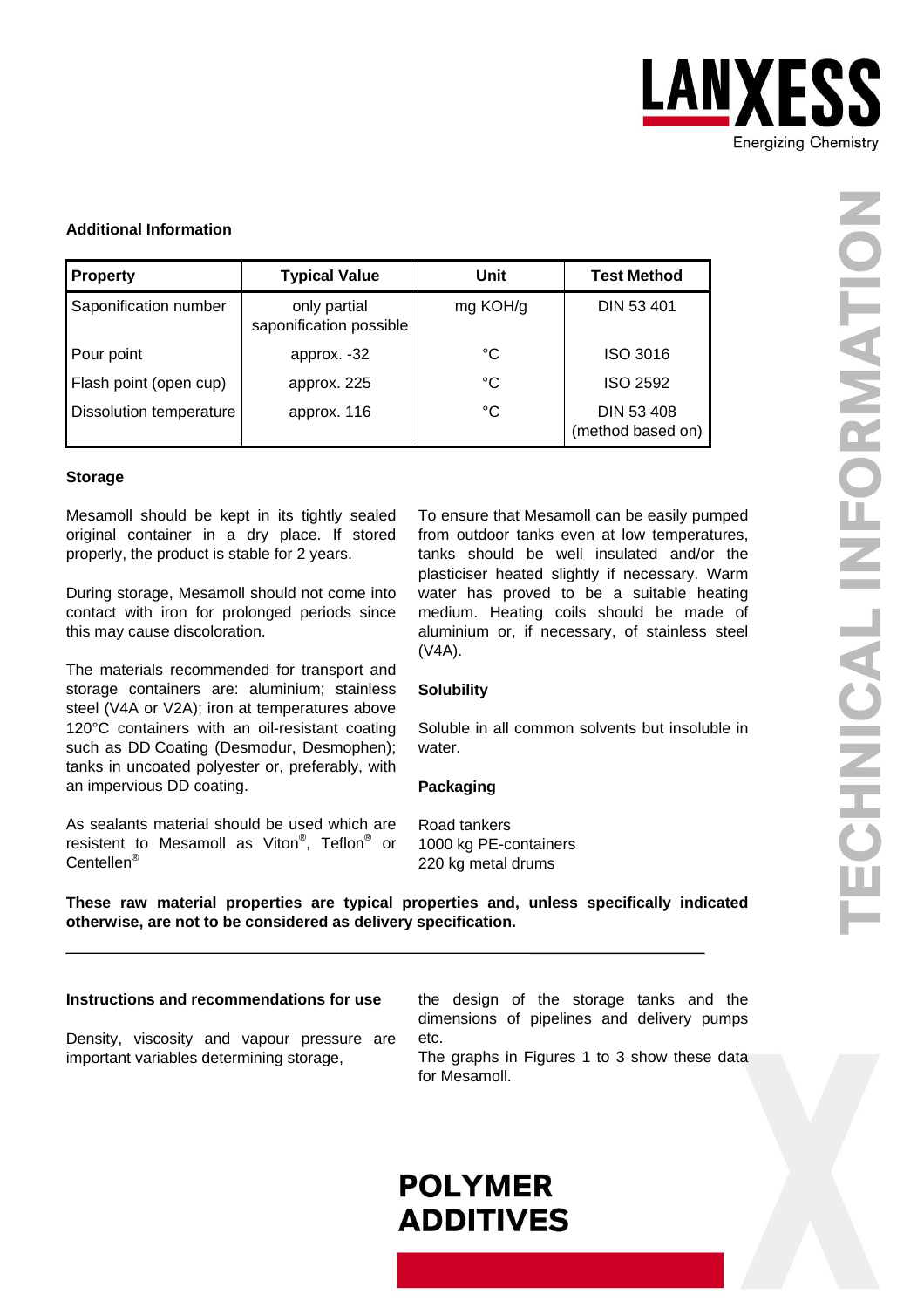







**Fig. 2:** Viscosity of Mesamoll as a function of temperature (DIN 53 015)



**Fig. 3:** Vapour pressure of Mesamoll in line with: OECD, Paris, 1981, Test Guideline 104, Decision of the Council C (81) 30 Final

#### **General properties**

Mesamoll is characterised by

- outstanding gelling capacity with a large number of polymers including PVC and polyurethanes, resulting in lower processing temperatures and shorter processing times
- high saponification resistance, especially compared to DEHP (see Fig. 4), due to Mesamoll's chemical structure; this is especially beneficial for articles which come into contact with water and alkalis.
- good compatibility with a large number of polymers such as polyurethane (PU), polyvinyl chloride (PVC), natural rubber (NR), styrene-butadiene rubber (SBR), blends of styrene-butadiene rubber and butadiene rubber (SBR/BR), isobutylene-isoprene rubber (IIR), acrylonitrile-butadiene rubber (NBR) and chloroprene rubber (CR)
- outstanding resistance to weathering and light
- good dielectric properties which give plasticised PVC outstanding weldability at high frequencies leading to shorter cycle times than with other plasticisers.



**Fig. 4:** Saponification rate of Mesamoll compared to commercial DEHP (DIN 53 404)

# **POLYMER ADDITIVES**